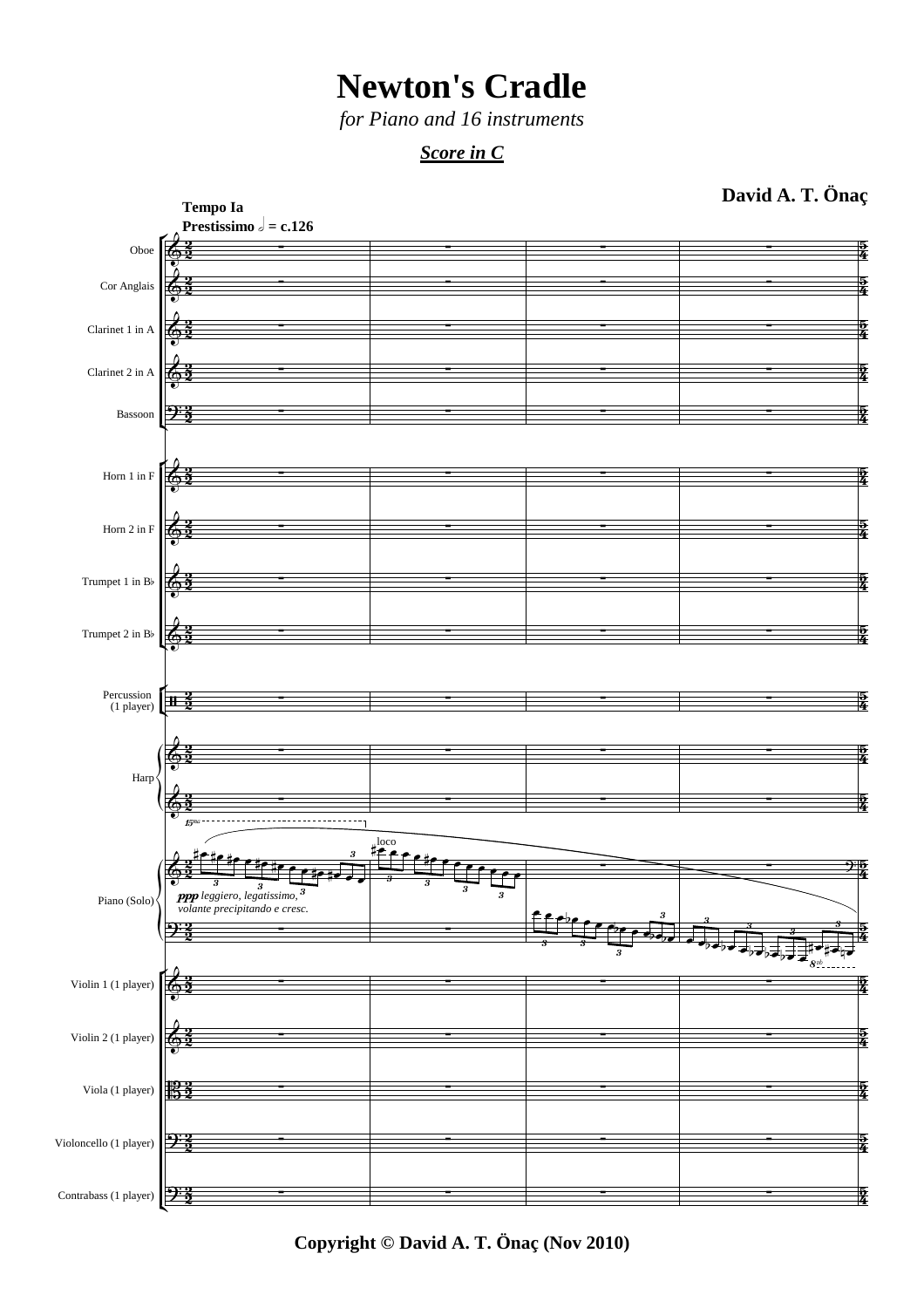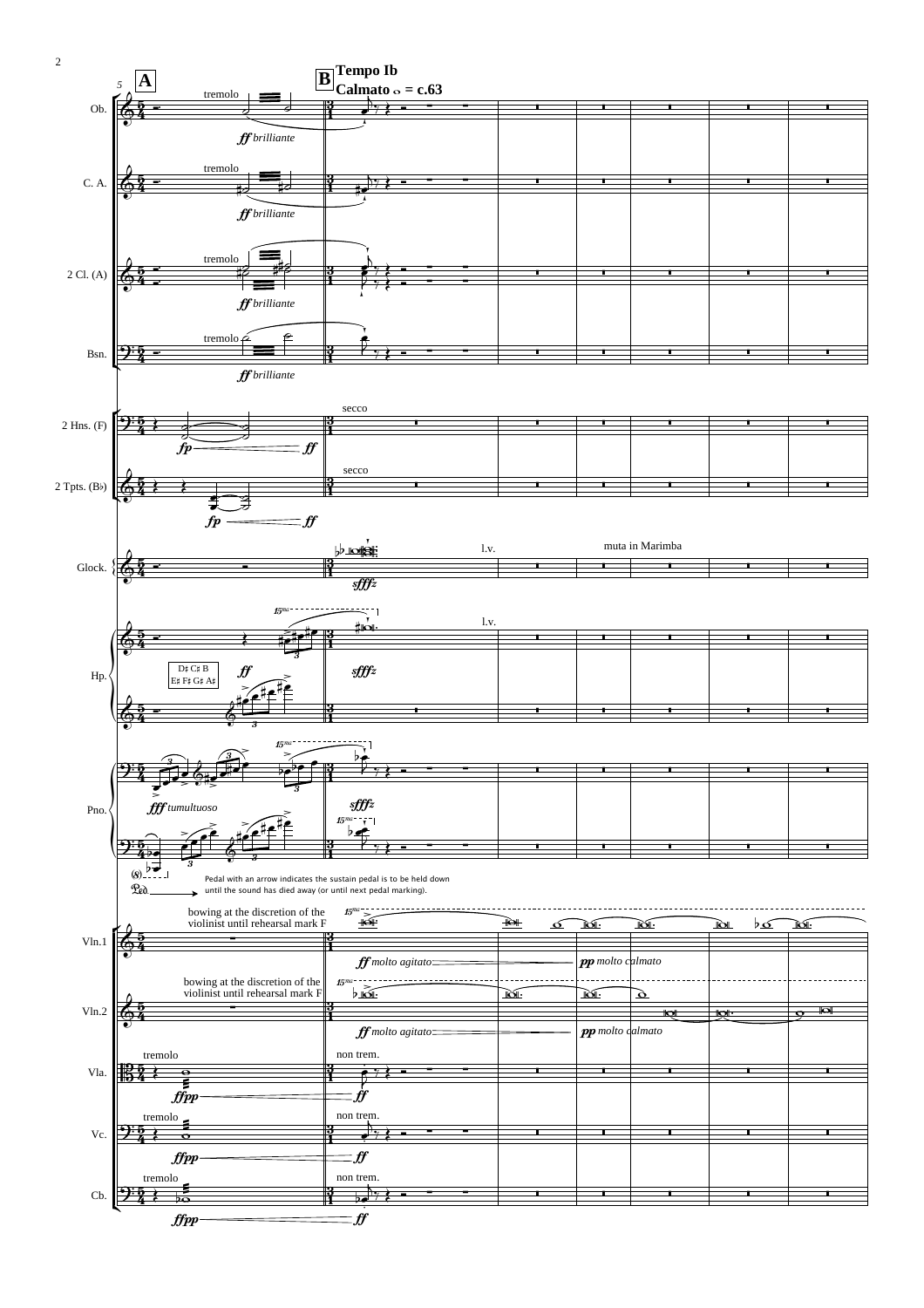





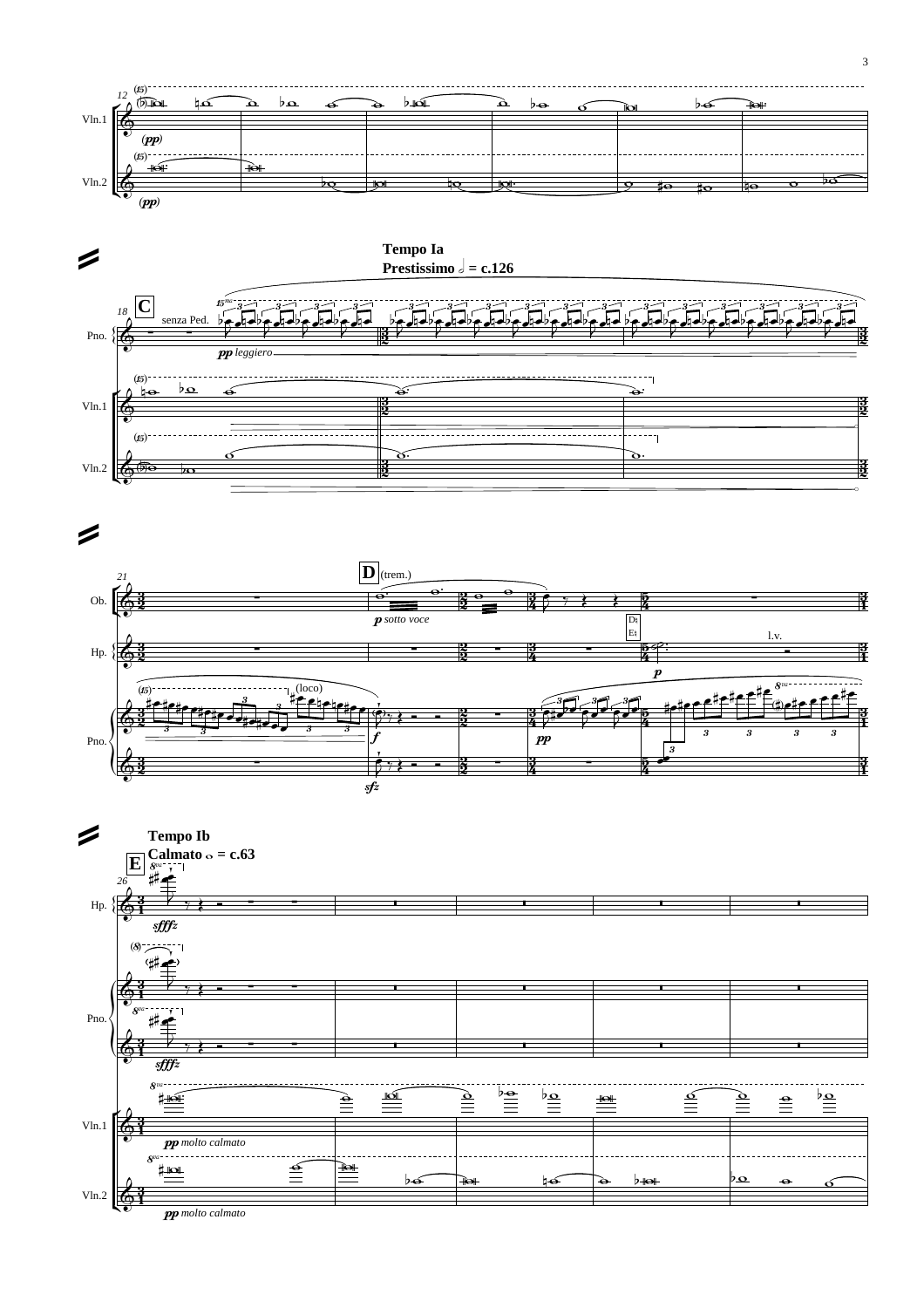

 $\overline{\phantom{a}}$ 





 $\boldsymbol{z}$